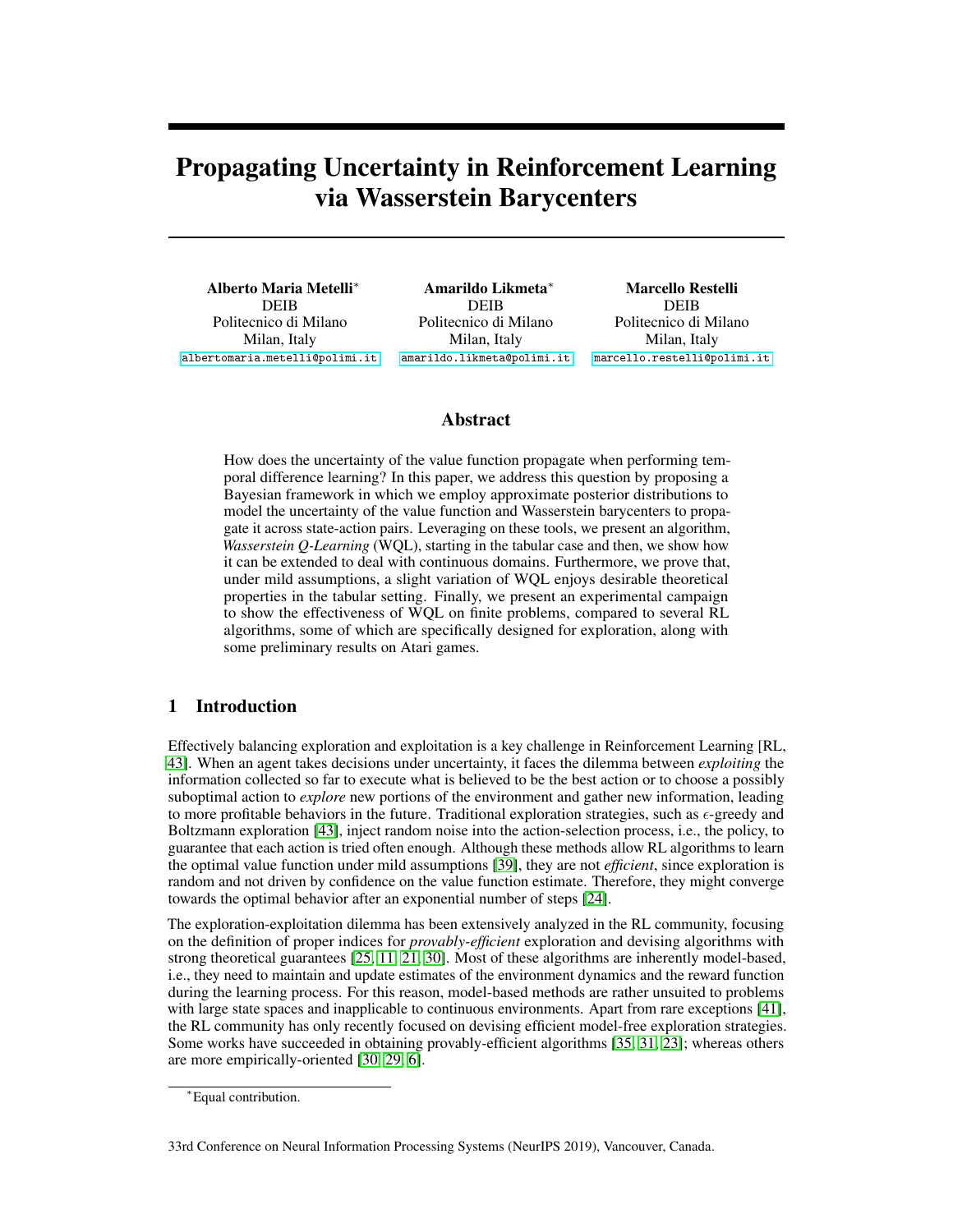A fundamental step towards efficient exploration is the quantification of the *uncertainty* of the value function. The notion of uncertainty is formalized in Bayesian statistics by means of a *posterior* distribution. Bayesian Reinforcement Learning incorporates the Bayesian inference tools to provide a principled way to address the exploration-exploitation dilemma [\[20\]](#page-10-6). However, these methods rarely exploit the specific way in which the uncertainty propagates through the Bellman equation. Recently, in [\[28\]](#page-10-7) a partial answer has been provided, proposing an uncertainty Bellman inequality; although no posterior distribution is explicitly considered.

In this paper, we propose a novel Bayesian framework to address the problem of exploration using posterior distributions over the value function. Specifically, we focus on how to *model* and *propagate* uncertainty when performing temporal-difference learning (Section [3\)](#page-2-0). Moreover, we show how to use this uncertainty information to effectively explore the environment. Finally, we combine these elements to build our algorithm: *Wasserstein Q-Learning* (WQL, Section [4\)](#page-4-0). Similarly to Bayesian Q-Learning [\[15\]](#page-9-2), we equip each state-action pair with an approximate posterior distribution (named *Q-posterior*), whose goal is to quantify the uncertainty of the value function. Whenever a transition occurs, we update our distribution, in a temporal difference [TD, [43\]](#page-11-0) fashion, in order to incorporate all sources of uncertainty: i) the one due to the sample estimate of the reward function and environment dynamics; ii) the uncertainty injected using the estimate of the next-state value function. Rather than employing a standard Bayesian update, we resort to a variational approach to approximate the posterior distribution, based on Wasserstein barycenters [\[2\]](#page-9-3). Recently, several works have embedded into RL algorithms notions coming from *Optimal Transport* [OT, [51\]](#page-12-0), especially the Wasserstein metric, to improve the learning abilities of policy search algorithms [\[34\]](#page-11-5) or in the filed of robust RL [\[1\]](#page-8-0). Furthermore, we prove in Section [5,](#page-5-0) that a slight modification of WQL, in tabular domains, is *PAC-MDP in the average loss setting* [\[42\]](#page-11-6). After examining the related literature (Section [6\)](#page-6-0), we present an experimental evaluation on tabular environments to show the effectiveness of WQL, compared to the classic RL algorithms, some of which specifically designed for exploration (Section [7.1\)](#page-6-1). Finally, we provide some preliminary results on the application of WQL to deep architectures (Section [7.2\)](#page-7-0). The proofs of all results are reported in Appendix [B.](#page--1-0) The implementation of the proposed algorithms can be found at <https://github.com/albertometelli/wql>.

## 2 Preliminaries

In this section, we provide the notation and the basic notions we will use in the following. Given a set X, we denote with  $\mathcal{P}(\mathcal{X})$  the set of all probability measures over X.

Markov Decision Processes A discrete-time Markov Decision Process [MDP, [36\]](#page-11-7) is defined as a 5-tuple  $\mathcal{M} = (\mathcal{S}, \mathcal{A}, \mathcal{P}, \mathcal{R}, \gamma)$ , where S is the state space, A is the (finite) action space, P:  $S \times \hat{A} \to \mathscr{P}(S)$  is a Markovian transition model,  $\mathcal{R} : \mathcal{S} \times \mathcal{A} \to \mathscr{P}(\mathbb{R})$  is a Markovian reward model,  $\gamma \in [0, 1)$  is the discount factor. The behavior of an agent is defined by means of a Markovian policy  $\pi : \mathcal{S} \to \mathcal{P}(\mathcal{A})$ . Whenever the environment is in state  $s \in \mathcal{S}$ , the agent performs action  $A \sim \pi(\cdot|s)$  and the environment transitions to the next state  $S' \sim \mathcal{P}(\cdot|s, A)$  providing the agent with the reward  $R \sim \mathcal{R}(\cdot|s, A)$ . We assume  $|R| \le r_{\text{max}} < +\infty$  almost surely. We indicate with  $r(s, a) = \mathbb{E}_{R \sim \mathcal{R}(\cdot | s, a)}[R]$  the expected reward obtained by taking action  $a \in \mathcal{A}$ in state  $s \in \mathcal{S}$ . Given a policy  $\pi$  we define the state-value function, or V-function, as  $v_{\pi}(s)$  =  $\mathbb{E}_{A\sim\pi(\cdot|s),S'\sim\mathcal{P}(\cdot|s,A)} [r(s,A)+\gamma v_{\pi}(S')].$  The action-value function, or Q-function, is given by  $q_{\pi}(s, a) = r(s, a) + \gamma \mathbb{E}_{S' \sim \mathcal{P}(\cdot | s, a), A' \sim \pi(\cdot | S')} [q_{\pi}(S', A')].$  The optimal action-value function is defined as  $q^*(s, a) = \sup_{\pi \in \Pi} \{q_{\pi}(s, a)\}\$  for all  $(s, a) \in S \times A$  and it satisfies the optimal Bellman equation:  $q^*(s, a) = r(s, a) + \gamma \mathbb{E}_{S' \sim \mathcal{P}(\cdot | s, a)}[\max_{a' \in A} \{q^*(S', a')\}]$ . The boundedness of the reward function implies that the Q-function is uniformly bounded, i.e.,  $|q^*(s, a)| \le q_{\text{max}} \le r_{\text{max}}/(1 - \gamma)$ . Then, an optimal policy  $\pi^*$  is any policy that plays only greedy actions w.r.t.  $q^*$ , i.e., for all  $s \in S$  we have  $\pi^*(\cdot|\hat{s}) \in \hat{\mathscr{P}}(\arg \max_{a \in \mathcal{A}} \{q^*(s, a)\}).$ 

Temporal Difference Learning Temporal-difference methods update the estimate of the optimal Q-function using the estimates of the next states V-functions [\[43\]](#page-11-0). For TD(0), we have that whenever a  $(S_t, A_t, S_{t+1}, R_{t+1})$  tuple is collected, the *temporal difference update rule* is executed:

<span id="page-1-0"></span> $q_{t+1}(S_t, A_t) = (1 - \alpha_t) q_t(S_t, A_t) + \alpha_t (R_{t+1} + \gamma v_t(S_{t+1})),$ (1)

where  $q_t$  is the estimated Q-function at time  $t, \alpha_t \geq 0$  is a learning rate, and  $v_t$  is an estimate of the V-function at time t. Different choices for  $v_t$  generate different learning algorithms. If  $v_t(S_{t+1})$  =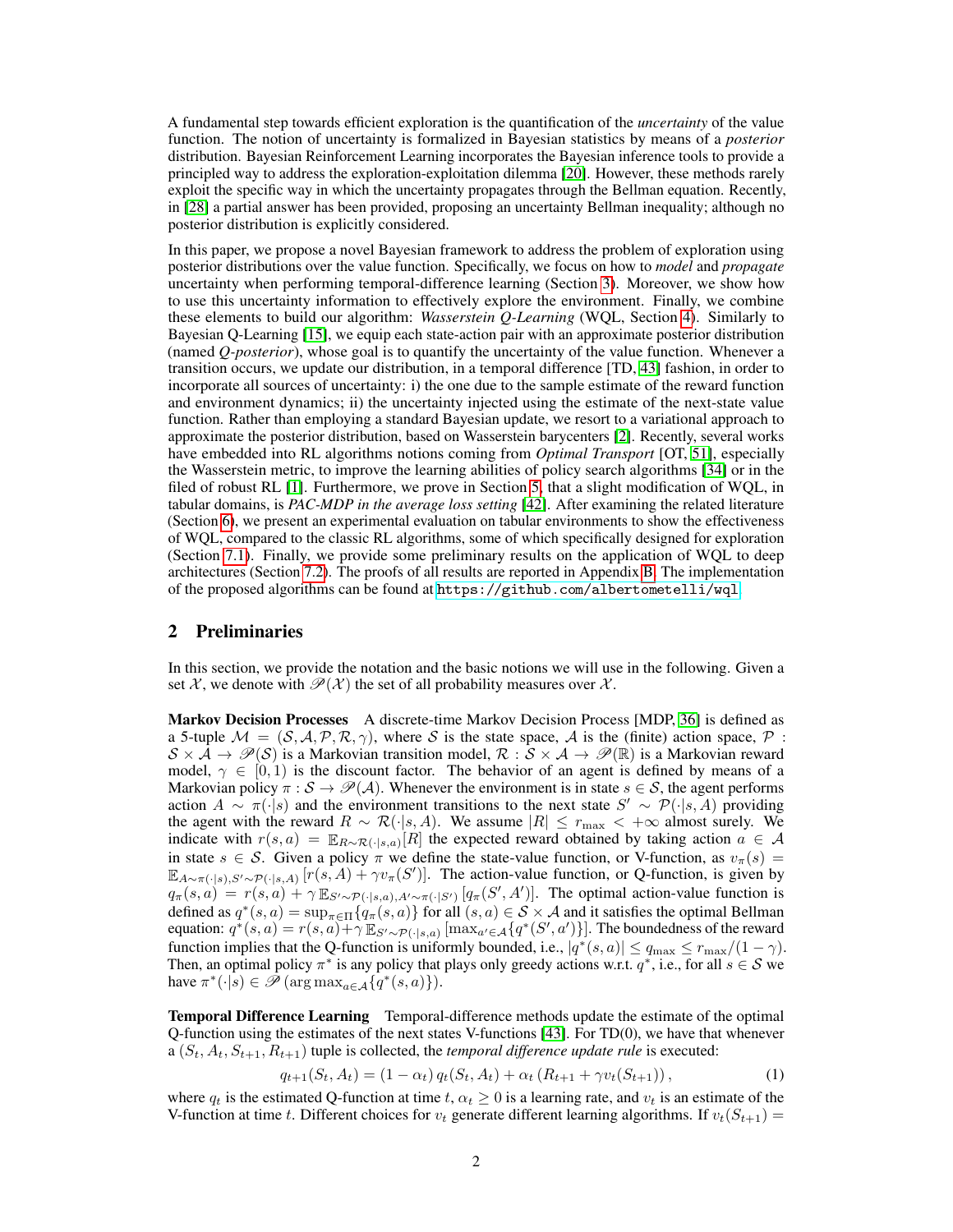$q_t(S_{t+1}, A_{t+1})$  we get the SARSA update [\[38\]](#page-11-8), if  $v_t(S_{t+1}) = \mathbb{E}_{A \sim \pi_t(\cdot | S_{t+1})}[q_t(S_{t+1}, A)]$  we get the Expected SARSA update [\[50\]](#page-12-1), being  $\pi_t$  the exploration policy played at time t, and if  $v_t(S_{t+1}) =$  $\max_{a \in \mathcal{A}} \{q_t(S_{t+1}, a)\}\$  we are performing Q-learning [\[52\]](#page-12-2).

**Wasserstein Barycenters** Let  $(\mathcal{X}, d)$  be a complete separable metric (Polish) space and  $x_0 \in \mathcal{X}$ be an arbitrary point. For each  $p \in [1, +\infty)$  we define  $\mathcal{P}_p(\mathcal{X})$  as the set of all probability measures  $\mu$  over  $(\mathcal{X}, \mathscr{F})$  such that  $\mathbb{E}_{X\sim \mu}[d(X, x_0)^p] < +\infty$ . Let  $\mu, \nu \in \mathscr{P}_p(\mathcal{X})$ , the  $L^p$ -Wasserstein distance between  $\mu$  and  $\nu$  is defined as [\[51\]](#page-12-0):

$$
W_p(\mu, \nu) = \left(\inf_{\rho \in \Gamma(\mu, \nu)} \mathop{\mathbb{E}}_{X, Y \sim \rho} \left[ d(X, Y)^p \right] \right)^{1/p},\tag{2}
$$

where  $\Gamma(\mu, \nu)$  is the set of all probability measures on  $\mathcal{X} \times \mathcal{X}$  (couplings) with marginals  $\mu$  and  $\nu$ . With little abuse of notation, we will indicate with  $W_p(X, Y) = W_p(\mu, \nu)$ , whenever clear from the context. The Wasserstein distance comes from the optimal transport community. Intuitively, it represents the "cost" to move the probability mass to turn one distribution into the other. Given a set of probability measures  $\{\nu_i\}_{i=1}^n$ , belonging to the class  $\mathcal N$ , and a set of weights  $\{\xi_i\}_{i=1}^n$ ,  $\sum_{i=1}^n \xi_i = 1$ and  $\xi_i \geq 0$ , the  $L^2$ -Wasserstein barycenter is defined as [\[2\]](#page-9-3):

$$
\overline{\nu} = \underset{\nu \in \mathcal{N}}{\arg \inf} \left\{ \sum_{i=1}^{n} \xi_i W_2(\nu, \nu_i)^2 \right\}.
$$
 (3)

## <span id="page-2-0"></span>3 How to Model and Propagate Uncertainty?

In this section, we introduce a unifying Bayesian framework for exploration in RL that employs (approximate) posterior distributions to *model* uncertainty of value functions (Section [3.1\)](#page-2-1) and Wasserstein barycenters to *propagate* uncertainty when performing TD updates (Section [3.2\)](#page-3-0). Furthermore, we discuss how to leverage on the Q-posteriors to estimate the action that attains the maximum return in each state (Section [3.3\)](#page-3-1) and to effectively explore the environment (Section [3.4\)](#page-4-1).

#### <span id="page-2-1"></span>3.1 Modeling Uncertainty via Q-Posteriors

Taking inspiration from Bayesian approaches to RL [\[15,](#page-9-2) [20\]](#page-10-6), for each state  $s \in S$  and action  $a \in A$ we maintain a probability distribution Q(s, a), which we call *Q-posterior*, representing a (possibly approximate) posterior distribution of the Q-function estimate. This distribution will depend on the underlying MDP, in particular, the environment dynamics  $P$  and reward model  $R$ , and on the updates of the Q-function estimates performed. As in a model-free scenario we cannot represent such distribution exactly, we employ a class of approximating probability distributions  $\mathscr{Q} \subseteq \mathscr{P}(\mathbb{R})$ . Similarly to usual value functions, we introduce the *V-posterior*  $V(s)$  which represents the (possibly approximate) posterior distribution of V-function, that combines the uncertainties modeled by the Q-posteriors  $Q(s, a)$ . Furthermore, being the V-function defined, in the usual framework, as the expectation of the Q-function over the action space, i.e.,  $v_\pi(s) = \mathbb{E}_{A \sim \pi} |q_\pi(s, a)|$ , it is natural to define, in our setting, the V-posterior  $V(s)$  as the Wasserstein barycenter of the Q-posteriors  $Q(s, a)$ .<sup>[2](#page-2-2)</sup>

<span id="page-2-3"></span>**Definition 3.1** (V-posterior). *Given a policy*  $\overline{\pi}$  *and a state*  $s \in S$ *, we define the* V-posterior  $V(s)$ *induced by the Q-posteriors*  $\mathcal{Q}(s, a)$  *with*  $a \in \mathcal{A}$  *as the Wassertein barycenter of the*  $\mathcal{Q}(s, a)$ *:* 

<span id="page-2-4"></span>
$$
\mathcal{V}(s) \in \underset{\mathcal{V} \in \mathcal{D}}{\arg \inf} \left\{ \mathop{\mathbb{E}}_{A \sim \overline{\pi}(\cdot | s)} \left[ W_2 \left( \mathcal{V}, \mathcal{Q}(s, A) \right)^2 \right] \right\}.
$$
 (4)

When the policy  $\bar{\pi}$  is known, the expectation over the action space can be computed as we are assuming that A is finite. In a prediction problem, policy  $\bar{\pi}$  is a fixed policy, whereas, in a control problem,  $\overline{\pi}$  is a policy aimed at properly selecting the best action in state s accounting for the uncertainty modeled by the Q-posterior (see Section [3.3\)](#page-3-1). Moreover, when  $Q(s, a)$  are deterministic distributions,  $V(s)$  is a deterministic distribution too centered in the mean of the  $Q(s, a)$ . In this way, we obtain the usual V-function definition (see Proposition [A.3\)](#page--1-1).

<span id="page-2-2"></span> $2$ The Wasserstein barycenter can be regarded as a way of averaging distributions [\[2\]](#page-9-3).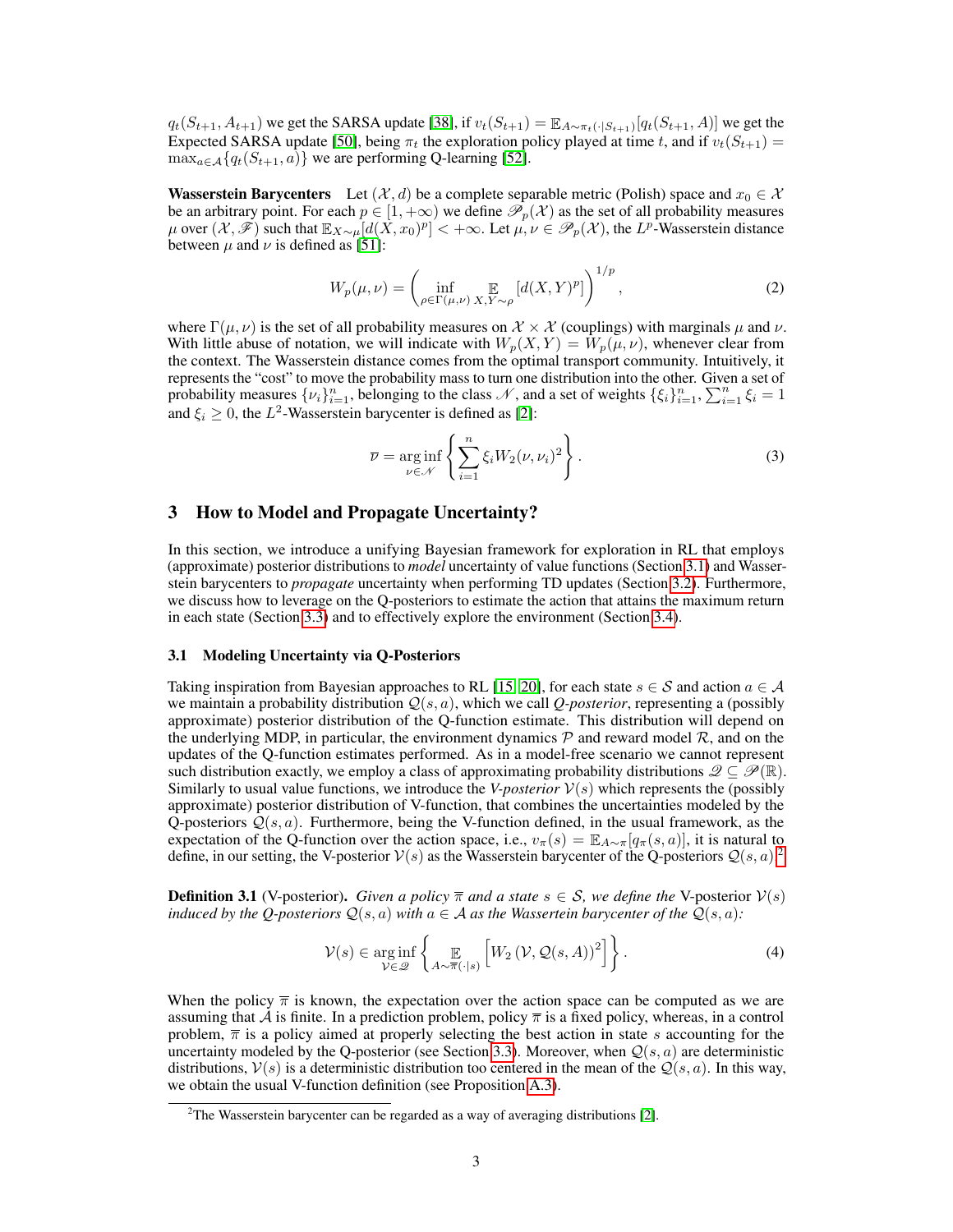It is important to stress that our approach is rather different from *Distributional Reinforcement Learning* [\[9,](#page-9-4) [13,](#page-9-5) [12,](#page-9-6) [37\]](#page-11-9). Indeed, we employ a distribution to represent the *uncertainty* of the Qfunction estimate and not the *intrinsic randomness* of the return. The two distributions are clearly related and both depend on the stochasticity of the reward and of the transition model. However, in our approach the stochasticity refers to the uncertainty on the Q-function estimate which reduces as the number of updates increases, being a sample mean.<sup>[3](#page-3-2)</sup>

#### <span id="page-3-0"></span>3.2 Propagating Uncertainty via Wasserstein Barycenters

In this section, we discuss the problem of uncertainty propagation, i.e., how to deal with the update of the Q-posteriors when experiencing a transition  $(S_t, A_t, S_{t+1}, R_{t+1})$ . Whenever a TD update (Equation [\(1\)](#page-1-0)) is performed, there are two sources of uncertainty involved. First, we implicitly estimate the environment dynamics  $\mathcal{P}(\cdot|S_t, A_t)$  and the reward model  $\mathcal{R}(\cdot|S_t, A_t)$  using a set of sampled transitions  $(S_t, A_t, S_{t+1}, R_{t+1})$ . Second, when using the V-function estimates of the next states  $v_t(S_{t+1})$  we bring into  $q_{t+1}(S_t, A_t)$  part of the uncertainty of  $v_t(S_{t+1})$  and they become correlated. For this reason, the standard Bayesian posterior update, used for instance in Bayesian Q-learning [\[15\]](#page-9-2), becomes rather inappropriate as it assumes that the samples are independent, which is clearly not true. We argue that, rather than using a Bayesian update, when we have a Q-posterior  $\mathcal{Q}_t(S_t, A_t)$  and a V-posterior  $\mathcal{V}_t(S_{t+1})$  we can combine them using a notion of barycenter, which does not require the independence assumption. We formalize this idea in the following update rule.

**Definition 3.2** (Wasserstein Temporal Difference). Let  $Q_t$  be the current Q-posterior, given a *transition*  $(S_t, A_t, S_{t+1}, R_{t+1})$ *, we define the* TD-target-posterior *as*  $\mathcal{T}_t = R_{t+1} + \gamma \mathcal{V}_t(S_{t+1})$ *. Let*  $\alpha_t \geq 0$  *be the learning rate, we define the Wasserstein Temporal Difference <i>(WTD) update rule as:* 

<span id="page-3-3"></span>
$$
\mathcal{Q}_{t+1}(S_t, A_t) \in \underset{\mathcal{Q} \in \mathcal{Q}}{\arg\inf} \left\{ (1 - \alpha_t) W_2 \left( \mathcal{Q}, \mathcal{Q}_t(S_t, A_t) \right)^2 + \alpha_t W_2 \left( \mathcal{Q}, \mathcal{T}_t \right)^2 \right\}.
$$
 (5)

Therefore, the new Q-posterior  $Q_{t+1}(S_t, A_t)$  is the Wasserstein barycenter between the current Q-posterior  $Q_t(S_t, A_t)$  and the TD-target posterior  $\mathcal{T}_t = R_{t+1} + \gamma \mathcal{V}_t(S_{t+1})$ , which in turn embeds information of the current transition (i.e., the reward  $R_{t+1}$  and the next state  $S_{t+1}$ ) and the next-state V-posterior  $V_t(S_{t+1})$ . It is worth noting that the two terms appearing in Equation [\(5\)](#page-3-3) account for all sources of uncertainty. Indeed, the first term  $W_2(Q, Q_t(S_t, A_t))$  avoids moving too far from the current estimation  $\mathcal{Q}_t(S_t, A_t)$ , as we are performing the update experimenting a single transition, whereas  $W_2(Q, \mathcal{T}_t)$  allows bringing in the new Q-posterior the V-posterior of the next-state  $\mathcal{V}_t(S_{t+1})$ (including its uncertainty). We stress the analogy with the standard TD update in the following result.

**Proposition 3.1.** *If*  $\mathscr Q$  *is the set of deterministic distributions over*  $\mathbb R$ *, then the WTD update rule (Equation* [\(5\)](#page-3-3)*) has a unique solution that corresponds to the TD update rule (Equation* [\(1\)](#page-1-0)*).*

Supporting deterministic distributions, as the Q-posteriors, is fundamental for our method that models a sample mean, whose variance reduces as the number of samples increases, moving towards a deterministic distribution. This justifies the choice of the Wasserstein metric over other distributional distances (e.g.,  $\alpha$ -divergences). The choice of the prior for  $\mathcal{Q}_0$  plays an important role, along with the learning rate schedule  $\alpha_t$ . We will show in Section [5](#page-5-0) that specific choices of  $\mathcal{Q}_0$  and  $\alpha_t$ , for a particular class of distributions  $\mathcal{Q}$ , allow achieving PAC-MDP property in the average loss setting.

#### <span id="page-3-1"></span>3.3 Estimating the Maximum Expected Value

The TD-target-posterior  $\mathcal{T}_t = R_{t+1} + \gamma \mathcal{V}_t(S_{t+1})$  is defined in terms of the next state V-posterior  $V_t(S_{t+1})$ . In a control problem, we aim at learning the optimal Q-function  $q^*$  and, thus, we are interested in propagating back to  $\mathcal{Q}_{t+1}(S_t, A_t)$  a V-posterior  $\mathcal{V}_t(S_{t+1})$  related to the optimal action to be taken in the next state.<sup>[4](#page-3-4)</sup> This can be performed by a suitable choice of the policy  $\overline{\pi}$ , as in Definition [3.1.](#page-2-3) A straightforward approach consists in propagating the Q-posterior  $\mathcal{Q}(S_{t+1}, a)$ of the action with the highest estimated mean, i.e.,  $\overline{\pi}^M(\cdot|s) \in \mathscr{P}(\arg \max_{a \in \mathcal{A}} {\mathbb{E}_{Q \sim \mathcal{Q}(s,a)}[Q]}).$ 

<span id="page-3-2"></span><sup>&</sup>lt;sup>3</sup>A notable difference w.r.t. the distributional RL is that the variance of our posterior distribution  $\mathbb{V}\text{ar}_{Q\sim Q(s,a)}[Q]$  vanishes as the number of updates grows to infinity.

<span id="page-3-4"></span><sup>&</sup>lt;sup>4</sup>We stress that we are uninterested in modeling the distribution  $\max_{a \in \mathcal{A}} \{ \mathcal{Q}(s, a) \}$ , but rather in exploiting the uncertainty modeled by  $Q(s, a)$  to properly perform the computation of the optimal action.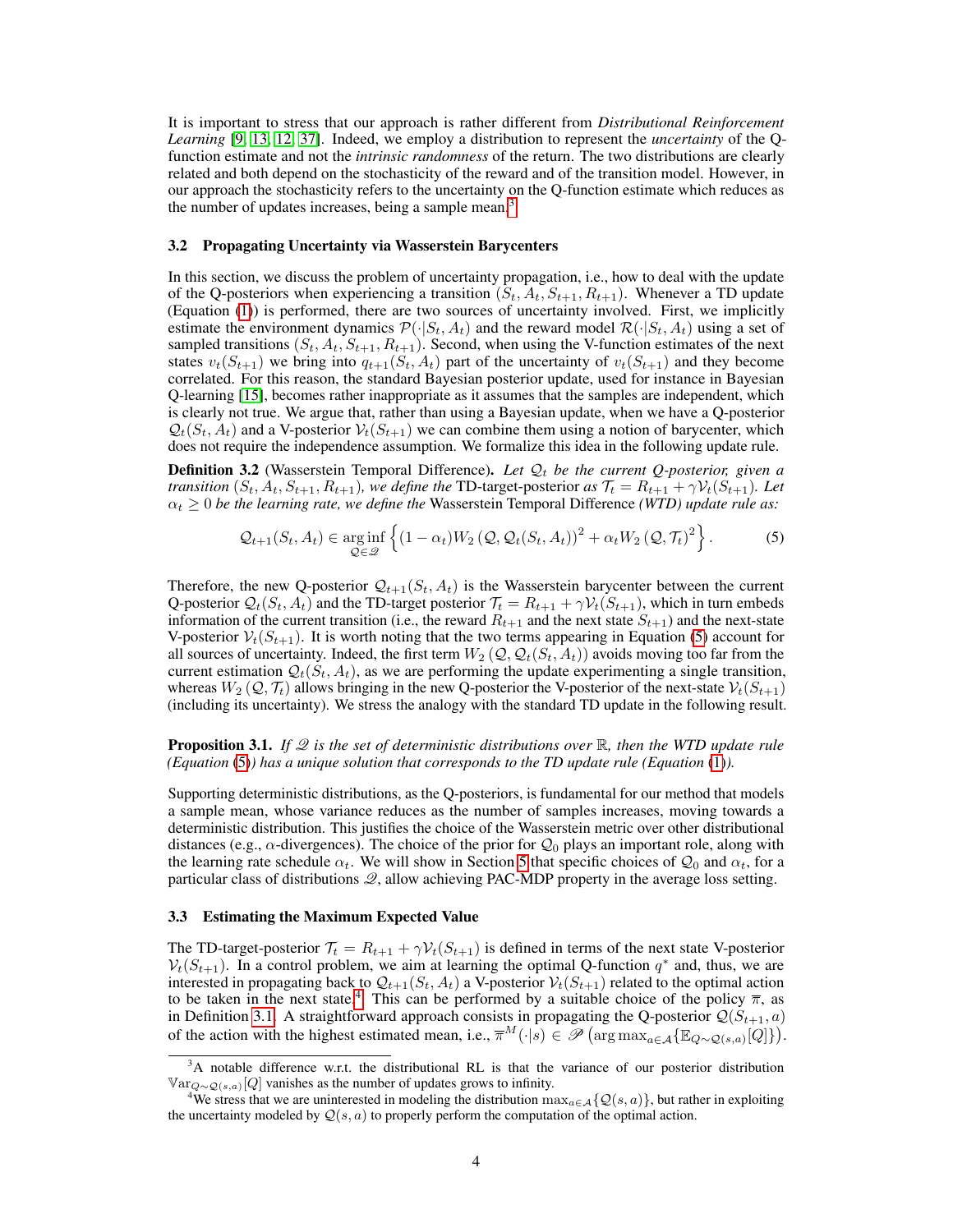<span id="page-4-5"></span>Table 1: Probability density function (pdf), Wasserstein Temporal Difference (WTD) update rule and computation of the V-posterior for Gaussian and Particle posterior distributions.

| 9.       | pdf                                                                                                                    | WTD and V-posterior                                                                                                                                                                                                                                                                                                                                 |
|----------|------------------------------------------------------------------------------------------------------------------------|-----------------------------------------------------------------------------------------------------------------------------------------------------------------------------------------------------------------------------------------------------------------------------------------------------------------------------------------------------|
| Gaussian | $\exp\left\{-\frac{1}{2}\left(\frac{x-m(s,a)}{\sigma(s,a)}\right)^2\right\}$<br>$\sqrt{2\pi\sigma^2(s,a)}$             | $m_{t+1}(S_t, A_t) = \alpha_t m_t(S_t, A_t) + (1 - \alpha_t) (R_{t+1} + \gamma m_t(S_{t+1}))$<br>$\sigma_{t+1}(S_t, A_t) = \alpha_t \sigma_t(S_t, A_t) + (1 - \alpha_t) \gamma \sigma_t(S_{t+1})$<br>$m(s) = \mathbb{E}_{A \sim \overline{\pi}(\cdot   s)} [m(s, A)]$<br>$\sigma(s) = \mathbb{E}_{A \sim \overline{\pi}(\cdot   s)} [\sigma(s, A)]$ |
| Particle | $\sum_{j=1}^M w_j \delta(x-x_j(s,a))$<br>$x_1(s, a) \leq  \leq x_M(s, a)$<br>$\sum_{i=j}^{M} w_j = 1$ and $w_j \geq 0$ | $x_{j,t+1}(S_t, A_t) = \alpha_t x_{j,t}(S_t, A_t) + (1 - \alpha_t) (R_{t+1} + \gamma x_{j,t}(S_{t+1}))$<br>$x_j(s) = \mathbb{E}_{A \sim \overline{\pi}(\cdot   s)} [x_j(s, A)], j = 1, 2, , M$                                                                                                                                                      |

We refer to this approach as *Mean Estimator* (ME) for the maximum. However, when posterior distributions are available, we can use them to define a wiser way to estimate the V-posterior of the next state.<sup>[5](#page-4-2)</sup> A first method based on Optimism in the Face of Uncertainty [OFU, [3\]](#page-9-7) consists in selecting the action that maximizes a statistical upper bound  $u^{\delta}(s, a)$  of the Q-posterior, i.e.,  $\overline{\pi}^O(\cdot|s) \in \mathscr{P}(\arg \max_{a \in A} \{u^{\delta}(s,a)\})$ . We will refer to this method as *Optimistic Estimator* (OE). However, if we want to make full usage of the Q-posteriors, we can resort to the *Posterior Estimator* (PE) of the maximum, based on Posterior Sampling [PS, [47\]](#page-12-3). In this case, each action contributes to the update rule weighted by the probability of being the optimal action, i.e.,  $\overline{\pi}^P(a|s)$  $\Pr_{Q_{s,a}\sim \mathcal{Q}(s,a)} (a \in \arg \max_{a' \in \mathcal{A}} \{Q_{s,a'}\}).$ 

## <span id="page-4-1"></span>3.4 Exploring using the Q-posteriors

In the previous section, we have introduced two approaches that exploit the Q-posterior to properly define the V-posterior of the next state, using specific policies  $\overline{\pi}$ . These policies can also be used to implement effective exploration strategies aware of the uncertainty. Using the optimistic policy  $\pi^0$ in each state, we play (deterministically) the action that maximizes the statistical upper bound on the estimated Q-function  $u^{\delta}(s, a)$ , we call this strategy *Optimistic Exploration* (OX). Instead, we can directly use the posterior policy  $\overline{\pi}^P$  to sample the action from the Q-posterior  $Q(s, a)$ . Thus, in *Posterior Exploration* (PX), each action is played with the probability of being optimal.

## <span id="page-4-0"></span>4 Wasserstein Q-Learning

The ideas presented so far can be combined in an algorithm, *Wasserstein Q-Learning* (WQL), whose pseudocode is reported in Algorithm [1.](#page-4-3)

We developed our approach for a generic class of distributions  $\mathcal{Q}$ , however, in practice, we focus on two specific classes: *Gaussian* posteriors (G-WQL) and *Particle* posteriors (P-WQL), i.e., a mixture of  $M > 1$  Dirac deltas. For both classes the Wasserstein Barycenter is unique and can be computed in closed form (see Appendix [A.3\)](#page--1-1).<sup>[6](#page-4-4)</sup> In Table [1,](#page-4-5) we summarize the main relevant features of these distributions classes. WQL simply needs

<span id="page-4-3"></span>**Input**: a prior distribution  $Q_0$ , a step size schedule  $(\alpha_t)_{t\geq0}$ , an exploration policy schedule  $(\pi_t)_{t\geq0}$ 1: Initialize  $Q(s, a)$  with the prior  $Q_0$ 2: for  $t = 1, 2, ...$  do 3: Take action  $A_t \sim \pi_t(\cdot|S_t)$ <br>4: Observe  $S_{t+1}$  and  $R_{t+1}$ Observe  $S_{t+1}$  and  $R_{t+1}$ 5: Compute  $V_t(S_{t+1})$  using Equation [\(4\)](#page-2-4) 6: Update  $Q_{t+1}(S_t, A_t)$  using Equation [\(5\)](#page-3-3) 7: end for

Algorithm 1: Wasserstein Q-Learning.

to store the parameters of the Q-posterior for every state-action pair  $(m(s, a)$  and  $\sigma(s, a)$  for G-WQL and  $x_j(s, a)$  for P-WQL). Therefore, unlike the majority of provably-efficient algorithms, it can be extended straightforwardly to continuous state spaces as long as we adopt a function approximator for the parameters of the posterior. For instance, we could approximate  $m(s, a)$  and  $\sigma(s, a)$  or the particles  $x_i(s, a)$  using a neural network with multiple heads. For this reason, our method easily

<span id="page-4-2"></span> $5$ This problem was treated in RL, without distributions, proposing several estimators, such as the double estimator [\[48\]](#page-12-4) and the weighted estimator [\[17,](#page-10-8) [16\]](#page-9-8).

<span id="page-4-4"></span><sup>&</sup>lt;sup>6</sup>It is worth noting that, even for the Gaussian case, using the standard Bayesian posterior update is inappropriate, as the independence of the Q-function estimates across state-action pairs cannot be assumed.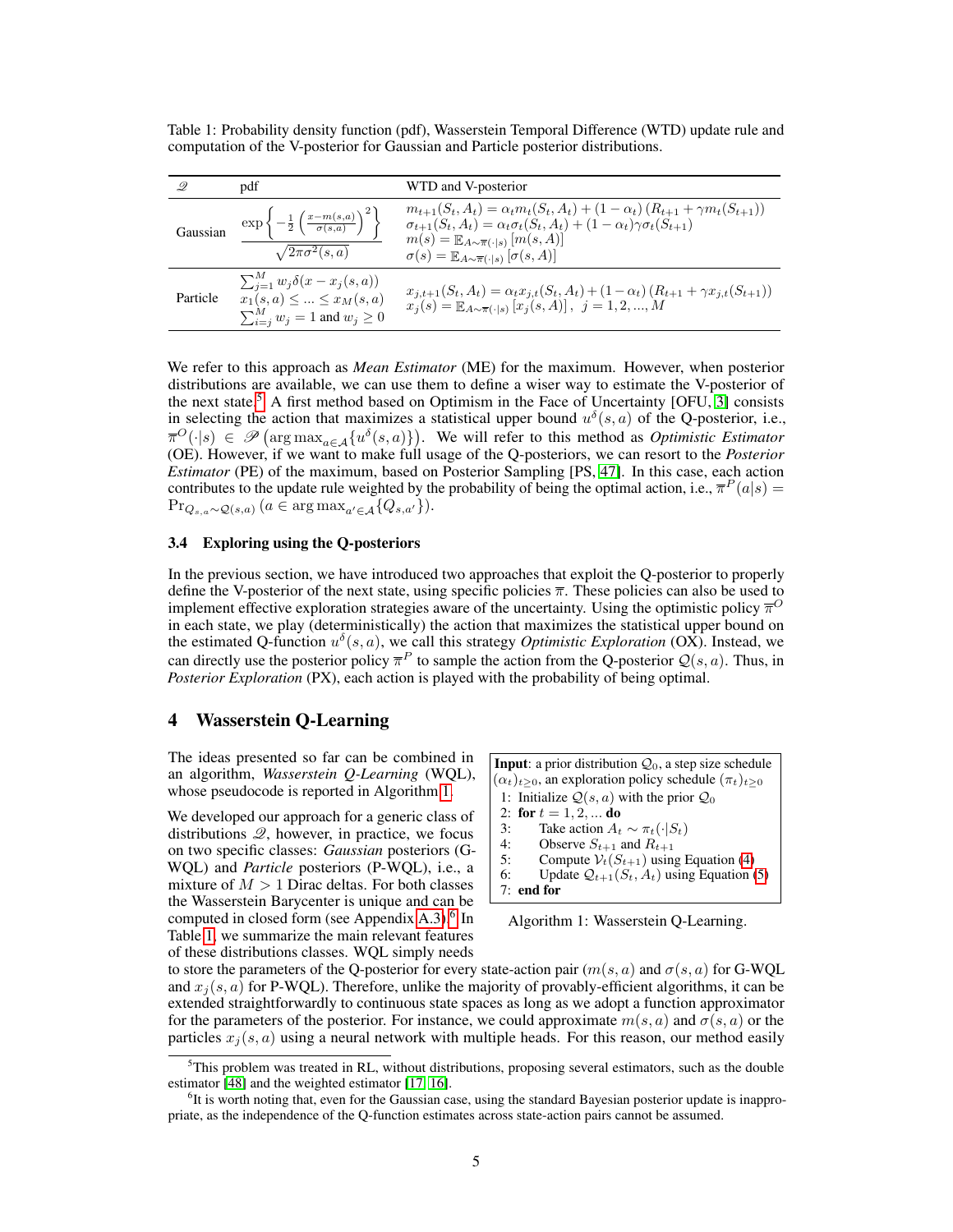applies to deep architecture by adopting a network that directly outputs the posterior parameters, instead of the value function (see Section [7.2\)](#page-7-0).

## <span id="page-5-0"></span>5 Theoretical Analysis

In this section, we show that WQL, with some modifications, enjoys desirable theoretical properties in the tabular setting. We start providing a modification of the WTD update rule that will be used for the analysis; then we prove that with such modification our algorithm, under certain assumptions, is PAC-MDP in the average loss setting [\[42\]](#page-11-6).

**Definition 5.1** (Modified Wasserstein Temporal Difference). Let  $\mathcal{Q}_t$  be the current Q-posterior and  $\mathcal{Q}_b$  *be a zero-mean distribution, given a transition*  $(S_t, A_t, S_{t+1}, R_{t+1})$ *, we define the* TD-targetposterior *as*  $\mathcal{T}_t = R_{t+1} + \gamma \mathcal{V}_t(S_{t+1})$ *. Let*  $\alpha_t, \beta_t \geq 0$  *be the learning rates, we define the* Modified Wasserstein Temporal Difference *(MWTD) update rule as:*

$$
\widetilde{\mathcal{Q}}_{t+1}(S_t, A_t) \in \underset{\mathcal{Q} \in \mathcal{Q}}{\arg \inf} \left\{ (1 - \alpha_t) W_2 \left( \mathcal{Q}, \widetilde{\mathcal{Q}}_t(S_t, A_t) \right)^2 + \alpha_t W_2 \left( \mathcal{Q}, \mathcal{T}_t \right)^2 \right\},
$$
\n
$$
\mathcal{Q}_{t+1}(S_t, A_t) \in \underset{\mathcal{Q} \in \mathcal{Q}}{\arg \inf} \left\{ W_2 \left( \mathcal{Q}, \widetilde{\mathcal{Q}}_{t+1}(S_t, A_t) + \beta_t \mathcal{Q}_b \right)^2 \right\},
$$

We will denote the algorithm employing this update rule as *Modified Wasserstein Q-Learning* (MWQL). The reason why we need to change the WTD lies in the fact that the uncertainty on the Q-function value (the Q-posterior) is, as already mentioned, the contribution of two terms: i) the uncertainty on the reward and transition model; ii) the uncertainty on the next-state Q-function. These terms need to be averaged into the Q-posterior at different speeds. If  $n_t(s, a)$  is the number of times  $(s, a)$  is visited up to time t, (i) has to reduce proportionally to  $1/\sqrt{n_t(s, a)}$  being a sample mean, while (ii) is averaged with coefficients proportional to  $1/n_t(s, a)$ . Therefore, we should keep the two sources of uncertainty separated. To this end, we use an additional distribution  $\mathcal{Q}_b$  to prevent the uncertainty from reducing too fast.

The notion of *PAC-MDP in the average loss setting* [\[42\]](#page-11-6) is a relaxation of the classical PAC-MDP notion introduced in [\[24\]](#page-10-0), in which we consider the actual reward received by the algorithm while learning, instead of the expected values over future policies. We recall the definitions given in [\[42\]](#page-11-6).

Definition 5.2 (Definition 4 of [\[42\]](#page-11-6)). *Suppose a learning algorithm* A *is run for* T *steps. Consider*  $\emph{partial sequence }~S_0, R_1, ..., S_{T-1}, R_T, S_T$  *visited by*  $\mathfrak A$ *. The instantaneous loss of the agent at time t is*  $il_{\mathfrak{A}}(t) = v^*(S_t) - \sum_{i=t}^T \gamma^{i-t} R_{i+1}$ . The quantity  $\mathcal{L}_{\mathfrak{A}} = \frac{1}{T} \sum_{t=1}^T il_{\mathfrak{A}}(t)$  *is called the average loss.* 

Then, a learning algorithm  $\mathfrak A$  is PAC-MDP in the average loss setting if for any  $\epsilon \geq 0$  and  $\delta \in [0,1]$ , we can choose a value T, polynomial in the relevant quantities  $(1/\epsilon, 1/\delta, |\mathcal{S}|, |\mathcal{A}|, 1/(1 - \gamma))$ , such that the average loss  $\mathcal{L}_{\mathfrak{A}}$  of the agent (following the learning algorithm  $\mathfrak{A}$ ) on a trial of T steps is guaranteed to be less than  $\epsilon$  with probability at least  $1 - \delta$ .

In the following, we will restrict our attention to MWQL with Gaussian posterior, optimistic estimator (OE) and optimistic exploration policy (OX). We leave the analysis of the posterior sampling exploration (PX) as future work. To prove the main result we need an intermediate result.

<span id="page-5-2"></span>**Theorem 5.1.** *Let*  $S_0$ , ...,  $S_{T-1}$ ,  $S_T$  *be the sequence of states and actions visited by MWQL with Gaussian posterior, OE and OX. Then, there exists a prior*  $Q_0$  *and a zero-mean distribution*  $Q_b$  *and a learning rate schedule for*  $(\alpha_t, \beta_t)_{t>0}$  *(whose values are reported in Appendix [B.1\)](#page--1-2), such that for any*  $\delta \in [0, 1]$ *, with probability at least*  $1 - \delta$  *it holds that:*<sup>[7](#page-5-1)</sup>

$$
\sum_{t=1}^{T} \left[ v^*(S_t) - v_{\mathfrak{A}}(S_t) \right] \leq \mathcal{O}\left( \frac{q_{\max}}{(1-\gamma)^{\frac{3}{2}}} \sqrt{|\mathcal{S}||\mathcal{A}|T \log \frac{|\mathcal{S}||\mathcal{A}|T}{\delta}} \right),\tag{6}
$$

*where*  $v_{\mathfrak{A}}$  *is the value function induced by the (non-stationary) policy played by algorithm*  $\mathfrak{A}$ *.* 

From this result, we can exploit an analysis similar to [\[42\]](#page-11-6) to prove that MWQL with Gaussian posterior, OE and OX is PAC-MDP in the average loss setting.

<span id="page-5-1"></span><sup>7</sup>This performance index resembles the *regret* [\[21\]](#page-10-2). However, it is a weaker notion, being defined in terms of the trajectory generated by algorithm A, instead of the trajectories of an optimal policy.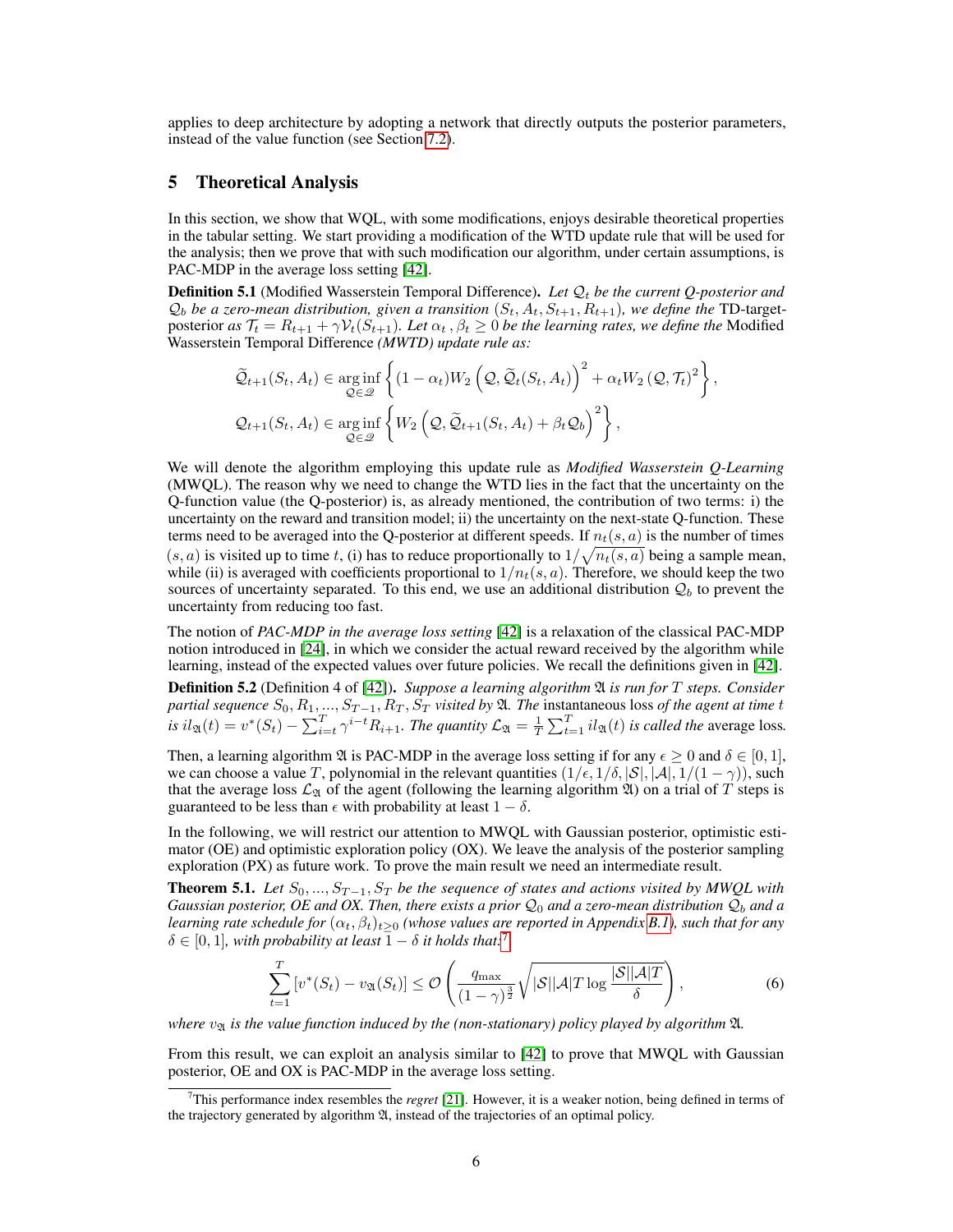Theorem 5.2. *Under the hypothesis of Theorem [5.1,](#page-5-2) MWQL with Gaussian posterior, OE and OX is PAC-MDP in the average loss setting, i.e., for any*  $\epsilon > 0$  *and*  $\delta \in [0, 1]$ *, after* 

$$
T = \mathcal{O}\left(\frac{q_{\text{max}}^2|\mathcal{S}||\mathcal{A}|}{\epsilon^2(1-\gamma)^3}\log\frac{q_{\text{max}}^2|\mathcal{S}|^2|\mathcal{A}|^2}{\delta\epsilon^2(1-\gamma)^3}\right)
$$

*steps we have that the average loss*  $\mathcal{L}_{\mathfrak{A}} \leq \epsilon$  *with probability at least*  $1 - \delta$ *.* 

The per-step computational complexity of MWQL is  $\mathcal{O}(\log |\mathcal{A}|)$  as we can maintain the upper bounds of the Q-function as a max-priority queue [\[40\]](#page-11-10) and the space complexity is  $\mathcal{O}(|\mathcal{S}||\mathcal{A}|)$ .

Despite the theoretical guarantees, MWQL turns out to be often impractical for two main reasons. First, MWQL cannot be extended to continuous MDPs, as  $\alpha_t$  and  $\beta_t$  are defined in terms of number of visits  $n(s, a)$  (Equation [\(20\)](#page--1-3)), which can only be computed for finite MDPs. Second, as many provably efficient RL algorithms, MWQL is extremely conservative, leading to very slow convergence. This is why most provably efficient RL algorithms, when used in practice, are run with non-theoretical values of hyperparameters. In this sense, WQL can be seen as a "practical" version of MWQL in which  $\alpha_t$  is treated as a normal hyper-parameter and  $\beta_t = 0$ .

## <span id="page-6-0"></span>6 Related Works

A variety of approaches has been proposed in the RL literature to tackle the exploration-exploitation trade-off [\[44\]](#page-11-11). We consider only those that do not assume the availability of a simulator of the environment [\[26\]](#page-10-9). A first dimension of classification is the RL setting they consider: *finite-horizon*, *discounted* or *undiscounted*. Finite-horizon MDPs are a convenient framework to devise provablyefficient exploration algorithms with theoretical guarantees on the *regret* [\[32,](#page-11-12) [14,](#page-9-9) [5\]](#page-9-10). Recently, in [\[23\]](#page-10-4) it was shown that Q-learning, in the finite-horizon setting, can be made efficient by resorting to suitable exploration bonuses. Similar results have been proposed in the infinite-horizon undiscounted case. The main challenge of this class of problems is the connection structure of the MDP [\[7\]](#page-9-11). Early approaches [\[25,](#page-10-1) [4,](#page-9-12) [46,](#page-11-13) [21\]](#page-10-2) impose restrictive requirements on either mixing/hitting times or diameter, which have been progressively relaxed [\[19\]](#page-10-10). A significant part of the early provably-efficient algorithms considers the discounted setting [\[25,](#page-10-1) [11,](#page-9-0) [41,](#page-11-2) [45,](#page-11-14) [27\]](#page-10-11). However, their theoretical guarantees are based on the notion of PAC-MDP [\[24\]](#page-10-0) rather than on regret.

Another relevant dimension is the kind of policy used for exploration. Taking inspiration from the Multi Armed Bandit [MAB, [10\]](#page-9-13) framework, two main approaches have been proposed: Optimism in the Face of Uncertainty [\[3\]](#page-9-7) and Thompson Sampling [\[47\]](#page-12-3). Most exploration algorithms employ the optimistic technique, selecting actions from the optimal policy of an optimistic approximation of the MDP [\[21\]](#page-10-2) or of the value function directly [\[41,](#page-11-2) [23\]](#page-10-4). Some methods, instead, use a posterior sampling approach in which either the entire MDP or a value function is sampled from a (possibly approximate) posterior distribution.

Inspired by these methods, numerous practical variants have been devised. Exploration bonuses, based on pseudo-counts [\[8,](#page-9-14) [33\]](#page-11-15), mimicking optimism, have been applied with positive results to deep architectures. Likewise, with the idea of approximating a posterior distribution, *Bootstrapped DQN* [\[30\]](#page-10-3) and *Bayesian DQN* [\[6\]](#page-9-1) succeeded in solving challenging Atari games. Recently, new results of sample-efficiency beyond tabular domains have been derived [\[22\]](#page-10-12).

#### 7 Experiments

In this section, we provide an experimental evaluation of WQL on tabular domains along with some preliminary results on Atari games (implementation details are reported in Appendix [C\)](#page--1-4).

#### <span id="page-6-1"></span>7.1 Tabular Domains

We evaluate WQL on a set of RL tasks designed to emphasize exploration: the Taxi problem [\[15\]](#page-9-2), the Chain [\[15\]](#page-9-2), the River Swim [\[42\]](#page-11-6), and the Six Arms [\[42\]](#page-11-6). We extensively test several WQL variants that differ on: i) the Q-posterior model (Gaussian G-WQL vs particle P-WQL); ii) the exploration strategy (optimistic OX vs posterior sampling PX), iii) the estimator of the maximum (ME, OE, and PE).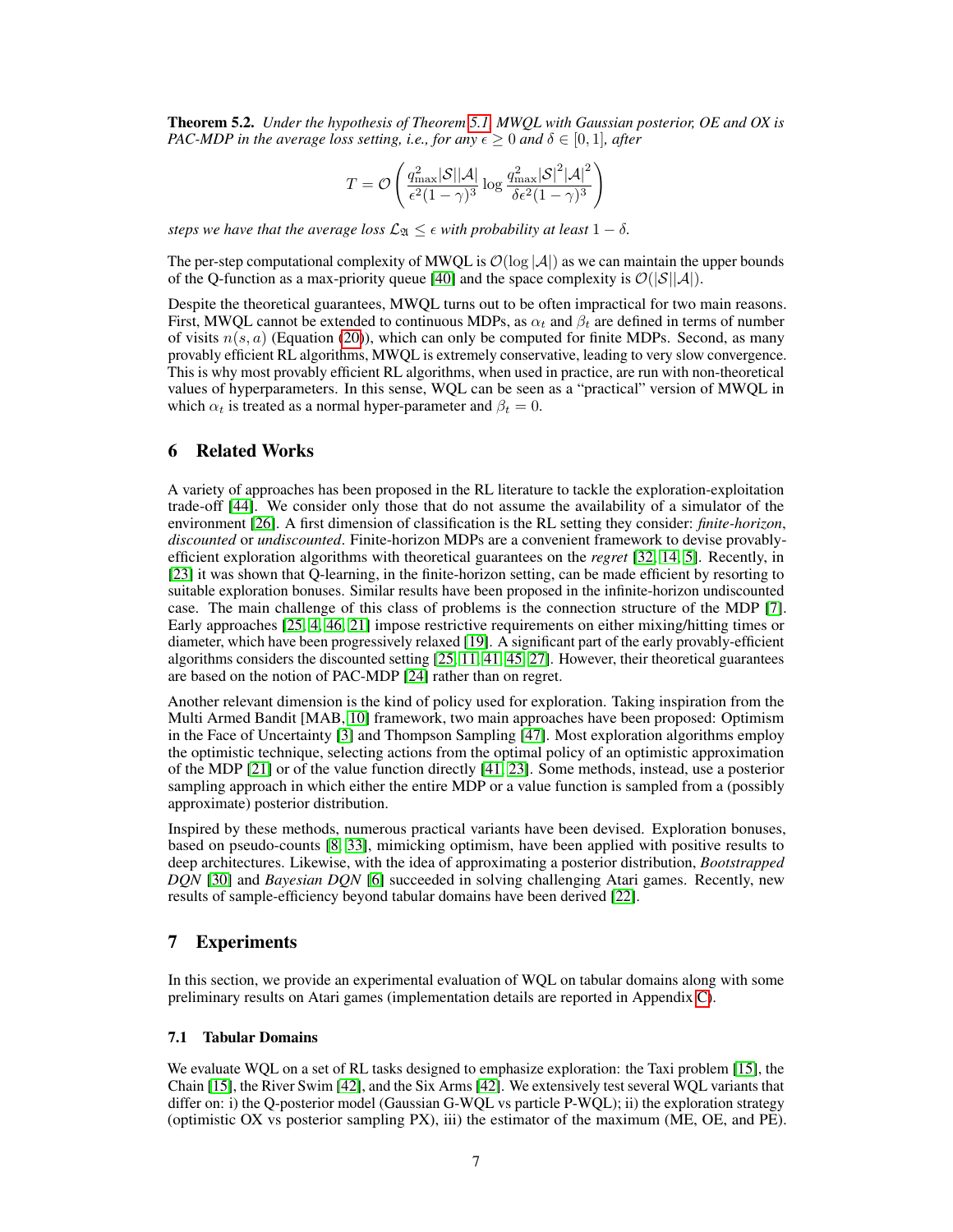<span id="page-7-2"></span>

Figure 1: Online average return as a function of the number of samples, comparison of P-WQL and G-WQL with QL, BQL, Delayed-QL, and MBIE-EB. 10 runs, 95% c.i.

We compare these combinations with the classic Qlearning [QL, [52\]](#page-12-2) (Boltzmann exploration), Bootstrapped Q-learning [BQL, [30\]](#page-10-3) both with the double estimator [\[48\]](#page-12-4), Delayed Q-learning [Delayed-QL, [41\]](#page-11-2) and MBIE-EB [\[42\]](#page-11-6).[8](#page-7-1)

Figure [1](#page-7-2) shows the *online* performance on the considered tabular tasks. While we tried all the WQL variants, due to space constraints, we show the best combination of exploration strategy and maximum estimator for both Gaussian and particle models (complete results are reported in Appendix [C\)](#page--1-4). We can see that WQL learns substantially faster than classical approaches, like QL, in tasks that require significant exploration, such as Taxi, Six Arms, or River Swim. Our algorithm also outperforms BQL in most tasks, except in the River Swim, where performances are not substantially different. Finally, we can see that across all the tasks WQL displays a faster learning curve w.r.t. to Delayed-QL. MBIE-EB outperforms WQL in small domains like Chain and RiverSwim, but not in SixArms. MBIE-EB was not

<span id="page-7-3"></span>

Figure 2: Online average return as a function of the number of samples for the different versions of G-WQL algorithm. 10 runs, 95% c.i.

tested on the Taxi domain as the number of states ( $\sim$  200) makes the computational time demands prohibitive. We cross-validate the hyperparameter of Delayed Q-Learning and MBIE-EB.

Among the variants of WQL, we discovered that the choice of the exploration strategy and the maximum estimator are highly task dependent. However, we can see a general pattern across the tasks. As intuition suggests, being the exploration strategy and the maximum estimator closely related, the best combinations are: OX exploration with OE estimator and PX exploration with PE estimator. We illustrate in Figure [2](#page-7-3) all the possible combinations of G-WQL on Six Arms, a domain in which exploration is essential. We can notice that the "hybrid" combinations, such as OX with PE and PX with OE are significantly outperformed by the more "coherent" ones.

#### <span id="page-7-0"></span>7.2 Atari Games

We adapted WQL with the particle model to be used paired with deep architectures. For this purpose, similarly to Bootstrapped DQN [BDQN, [30\]](#page-10-3), we use a network architecture with a head for each particle while the convolutional layers are shared among them. We compare the resulting algorithm, which we call *Particle DQN* (PDQN), with Double DQN [DDQN, [49\]](#page-12-5), a classic benchmark in Deep-RL, and Bootstrapped DQN, specifically designed for deep exploration using Q-posteriors. To compare algorithms we consider *offline* scores, i.e., the scores collected using the current greedy policy. The goal of this experiment, conducted on three Atari games, is to prove that WQL, although designed to work in finite environments, can easily be extended to deep networks with potentially good results. In Figure [3,](#page-8-1) we can see that PDQN, compared to BDQN and DDQN, manages to

<span id="page-7-1"></span><sup>&</sup>lt;sup>8</sup>We are considering a discounted setting, thus, several provably efficient algorithms, like UCRL2 [\[21\]](#page-10-2), PSRL [\[32\]](#page-11-12), RLSVI [\[30\]](#page-10-3), optimistic Q-learning [\[23\]](#page-10-4) and UCBVI [\[5\]](#page-9-10), cannot be compared as they consider either average reward or finite-horizon setting.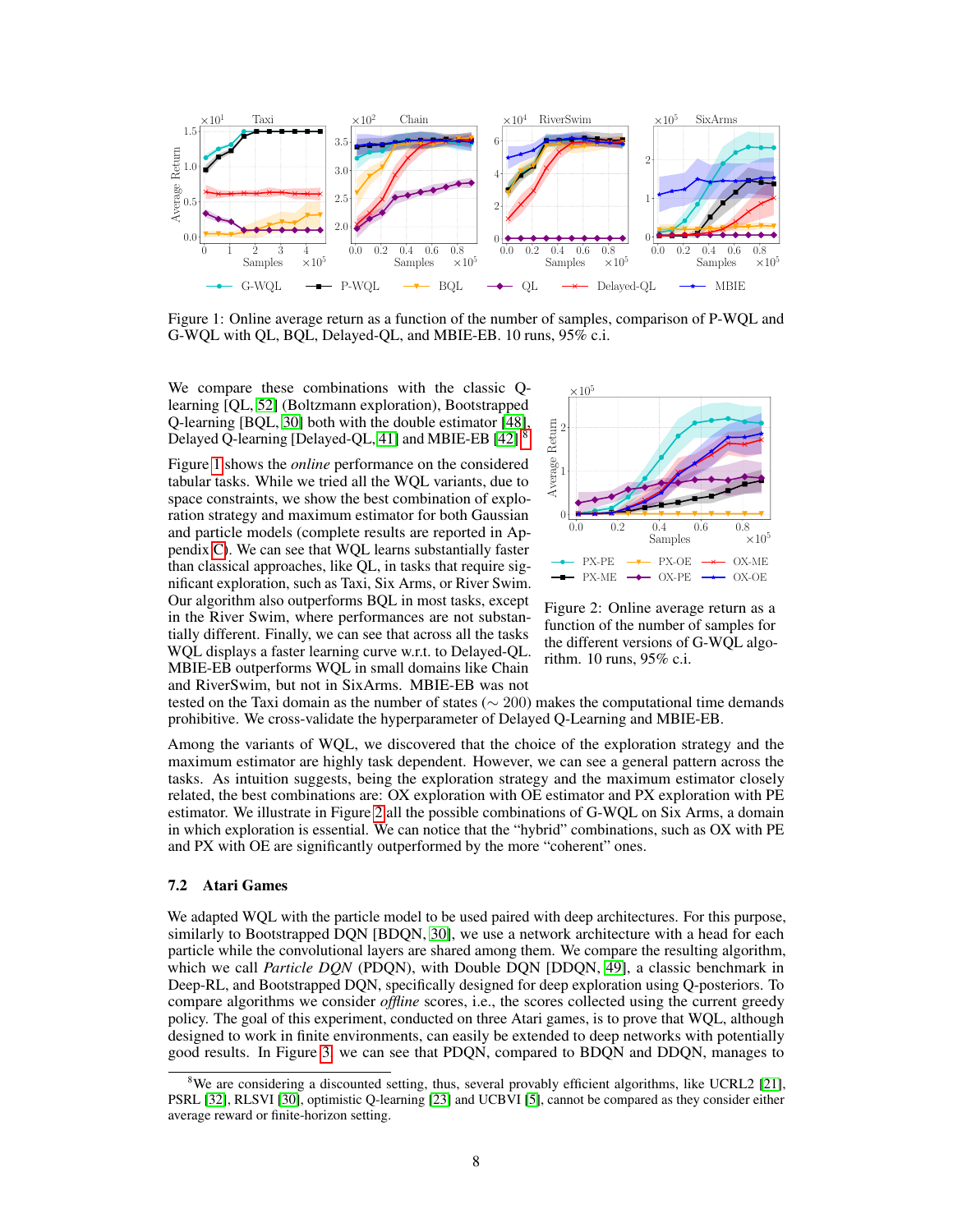<span id="page-8-2"></span>**Input**: a prior distribution  $\{x_i\}_{i=1}^M$ , a step size schedule  $(\alpha_t)_{t\geq0}$ , an exploration policy schedule  $(\pi_t)_{t\geq0}$ 1: Initialize a Q-function network with M outputs  ${Q_j}_{j=1}^M$  and parameters  $\theta$  and the target network with

- parameters  $\theta^-=\theta$
- 2: for  $t = 1, 2, ...$  do
- 3: Take action  $A_t \sim \pi_t(\cdot|S_t; \theta)$ <br>4: Store transition  $(S_t, A_t, S_{t+1})$
- Store transition  $(S_t, A_t, S_{t+1}, R_{t+1})$  in the replay buffer
- 5: Sample random a batch of transitions  $(S_l, A_l, S_{l+1}, R_{l+1})$  from the replay buffer
- 6: Compute targets  $y_j(S_{l+1}) = \mathbb{E}_{A \sim \overline{\pi}(\cdot | S_{l+1})}[Q_j(S_{l+1}, A; \theta^{-})]$  for each output  $Q_j$  where  $\overline{\pi} \in$  $\{\overline{\pi}^M, \overline{\pi}^O, \overline{\pi}^P\}$  as in Section [3.3](#page-3-1)
- 7: Perform a gradient descent step w.r.t.  $\boldsymbol{\theta}$  on the objective  $\sum_{j=1}^{M} (y_j (S_{t+1}) Q_j (S_l, A_l; \boldsymbol{\theta}))^2$  and using the step size  $\alpha_t$
- 8: Periodically update target network  $\theta^- = \theta$
- 9: end for

Algorithm 2: Particle DQN.

<span id="page-8-1"></span>

Figure 3: Offline average return of the greedy policy as a function of the number of collected frames, comparing PDQN, DDQN and BDQN on Asterix, Enduro and Breakout games. 5 runs, 95% c.i.

achieve higher scores in Asterix and Enduro, where exploration is needed, while achieving similar scores in Breakout. A relevant feature of PDQN is the particle initialization interval. Indeed, a narrower initial interval causes faster learning but might lead to premature convergence. In this sense, the initial interval becomes a hyperparameter of PDQN, which influences the amount of exploration and it is likely task-dependent. The pseudocode of PDQN is shown in Algorithm [2.](#page-8-2)

## 8 Discussion and Conclusions

In this paper, we presented a novel RL algorithm, Wasserstein Q-Learning (WQL), which addresses several issues related to efficient exploration in model-free RL. We discussed how to model uncertainty of the estimated Q-function by means of approximate posterior distributions (Q-posteriors). Then, we devised a variational method to propagate uncertainty across state-action pairs when performing TD learning, based on Wasserstein barycenters. The experimental evaluation allowed us to appreciate the properties of WQL. In tabular domains, whenever exploration is really necessary, our approach is able to significantly outperform TD methods even if designed specifically for exploration (e.g., Bootstrapped Q-Learning and Delayed Q-Learning). Although preliminary, the results on the Atari games are promising and need to be further investigated as future work in order to make WQL scale on complex environments. We believe that our algorithm contributes to bridging the gap between theory and practice of exploration in RL. WQL is a theoretically grounded method, equipped with guarantees in the average loss setting, but, at the same time, it is a very simple algorithm, easily extensible to deal with continuous domains.

## References

<span id="page-8-0"></span>[1] Mohammed Amin Abdullah, Hang Ren, Haitham Bou Ammar, Vladimir Milenkovic, Rui Luo, Mingtian Zhang, and Jun Wang. Wasserstein robust reinforcement learning. *arXiv preprint arXiv:1907.13196*, 2019.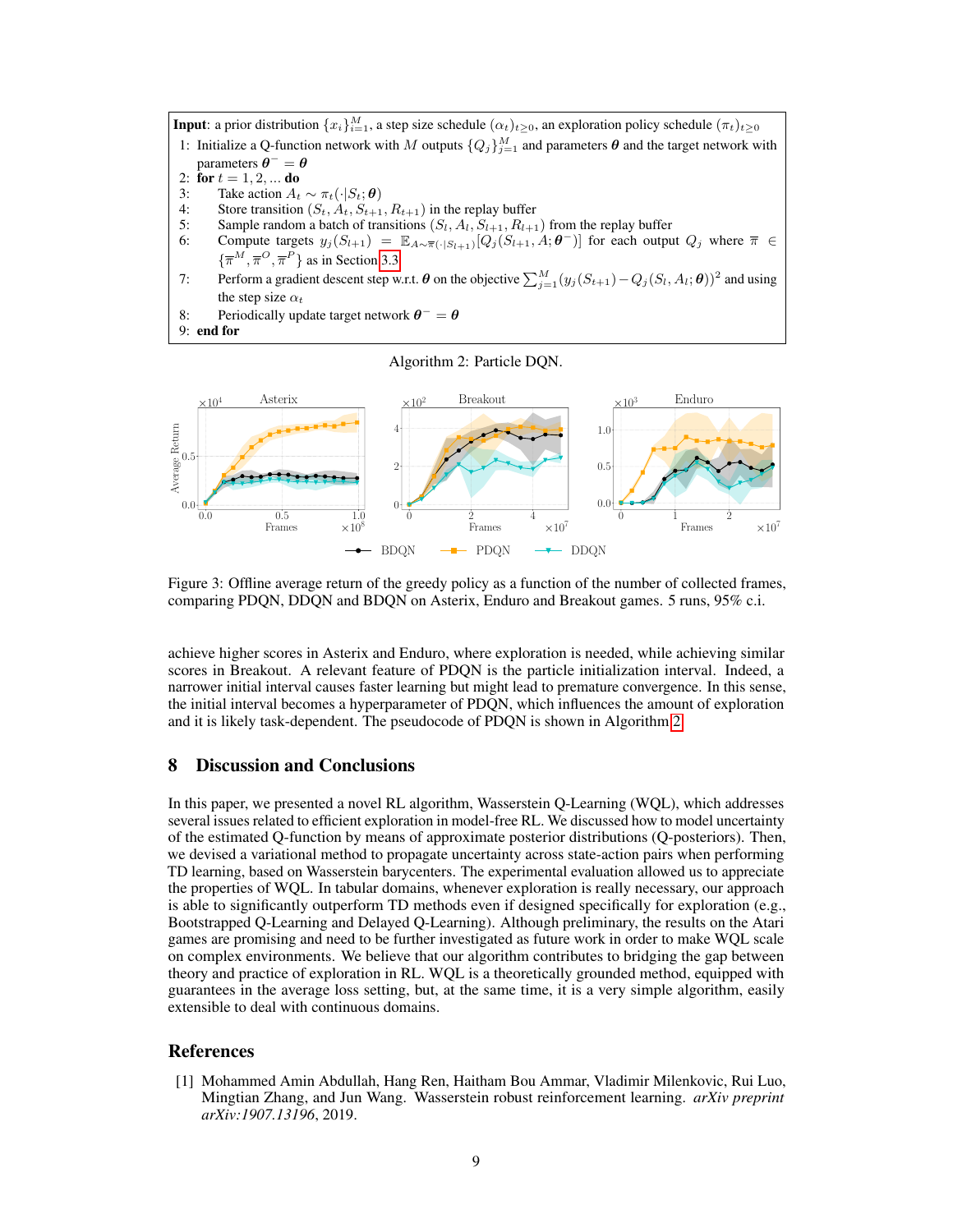- <span id="page-9-3"></span>[2] Martial Agueh and Guillaume Carlier. Barycenters in the wasserstein space. *SIAM Journal on Mathematical Analysis*, 43(2):904–924, 2011.
- <span id="page-9-7"></span>[3] Peter Auer, Nicolo Cesa-Bianchi, and Paul Fischer. Finite-time analysis of the multiarmed bandit problem. *Machine learning*, 47(2-3):235–256, 2002.
- <span id="page-9-12"></span>[4] Peter Auer and Ronald Ortner. Logarithmic online regret bounds for undiscounted reinforcement learning. In *Advances in Neural Information Processing Systems*, pages 49–56, 2007.
- <span id="page-9-10"></span>[5] Mohammad Gheshlaghi Azar, Ian Osband, and Rémi Munos. Minimax regret bounds for reinforcement learning. In *Proceedings of the 34th International Conference on Machine Learning, ICML 2017, Sydney, NSW, Australia, 6-11 August 2017*, pages 263–272, 2017.
- <span id="page-9-1"></span>[6] Kamyar Azizzadenesheli, Emma Brunskill, and Animashree Anandkumar. Efficient exploration through bayesian deep q-networks. *arXiv preprint arXiv:1802.04412*, 2018.
- <span id="page-9-11"></span>[7] Peter L Bartlett and Ambuj Tewari. Regal: A regularization based algorithm for reinforcement learning in weakly communicating mdps. In *Proceedings of the Twenty-Fifth Conference on Uncertainty in Artificial Intelligence*, pages 35–42. AUAI Press, 2009.
- <span id="page-9-14"></span>[8] Marc Bellemare, Sriram Srinivasan, Georg Ostrovski, Tom Schaul, David Saxton, and Remi Munos. Unifying count-based exploration and intrinsic motivation. In *Advances in Neural Information Processing Systems*, pages 1471–1479, 2016.
- <span id="page-9-4"></span>[9] Marc G. Bellemare, Will Dabney, and Rémi Munos. A distributional perspective on reinforcement learning. In Doina Precup and Yee Whye Teh, editors, *Proceedings of the 34th International Conference on Machine Learning, ICML 2017, Sydney, NSW, Australia, 6-11 August 2017*, volume 70 of *Proceedings of Machine Learning Research*, pages 449–458. PMLR, 2017.
- <span id="page-9-13"></span>[10] Donald A Berry and Bert Fristedt. Bandit problems: sequential allocation of experiments (monographs on statistics and applied probability). *London: Chapman and Hall*, 5:71–87, 1985.
- <span id="page-9-0"></span>[11] Ronen I. Brafman and Moshe Tennenholtz. R-MAX - A general polynomial time algorithm for near-optimal reinforcement learning. *Journal of Machine Learning Research*, 3:213–231, 2002.
- <span id="page-9-6"></span>[12] Will Dabney, Georg Ostrovski, David Silver, and Rémi Munos. Implicit quantile networks for distributional reinforcement learning. In Jennifer G. Dy and Andreas Krause, editors, *Proceedings of the 35th International Conference on Machine Learning, ICML 2018, Stockholmsmässan, Stockholm, Sweden, July 10-15, 2018*, volume 80 of *Proceedings of Machine Learning Research*, pages 1104–1113. PMLR, 2018.
- <span id="page-9-5"></span>[13] Will Dabney, Mark Rowland, Marc G. Bellemare, and Rémi Munos. Distributional reinforcement learning with quantile regression. In Sheila A. McIlraith and Kilian Q. Weinberger, editors, *Proceedings of the Thirty-Second AAAI Conference on Artificial Intelligence, (AAAI-18), the 30th innovative Applications of Artificial Intelligence (IAAI-18), and the 8th AAAI Symposium on Educational Advances in Artificial Intelligence (EAAI-18), New Orleans, Louisiana, USA, February 2-7, 2018*, pages 2892–2901. AAAI Press, 2018.
- <span id="page-9-9"></span>[14] Christoph Dann and Emma Brunskill. Sample complexity of episodic fixed-horizon reinforcement learning. In *Advances in Neural Information Processing Systems*, pages 2818–2826, 2015.
- <span id="page-9-2"></span>[15] Richard Dearden, Nir Friedman, and Stuart J. Russell. Bayesian q-learning. In Jack Mostow and Chuck Rich, editors, *Proceedings of the Fifteenth National Conference on Artificial Intelligence and Tenth Innovative Applications of Artificial Intelligence Conference, AAAI 98, IAAI 98, July 26-30, 1998, Madison, Wisconsin, USA.*, pages 761–768. AAAI Press / The MIT Press, 1998.
- <span id="page-9-8"></span>[16] Carlo D'Eramo, Alessandro Nuara, Matteo Pirotta, and Marcello Restelli. Estimating the maximum expected value in continuous reinforcement learning problems. In Satinder P. Singh and Shaul Markovitch, editors, *Proceedings of the Thirty-First AAAI Conference on Artificial Intelligence, February 4-9, 2017, San Francisco, California, USA.*, pages 1840–1846. AAAI Press, 2017.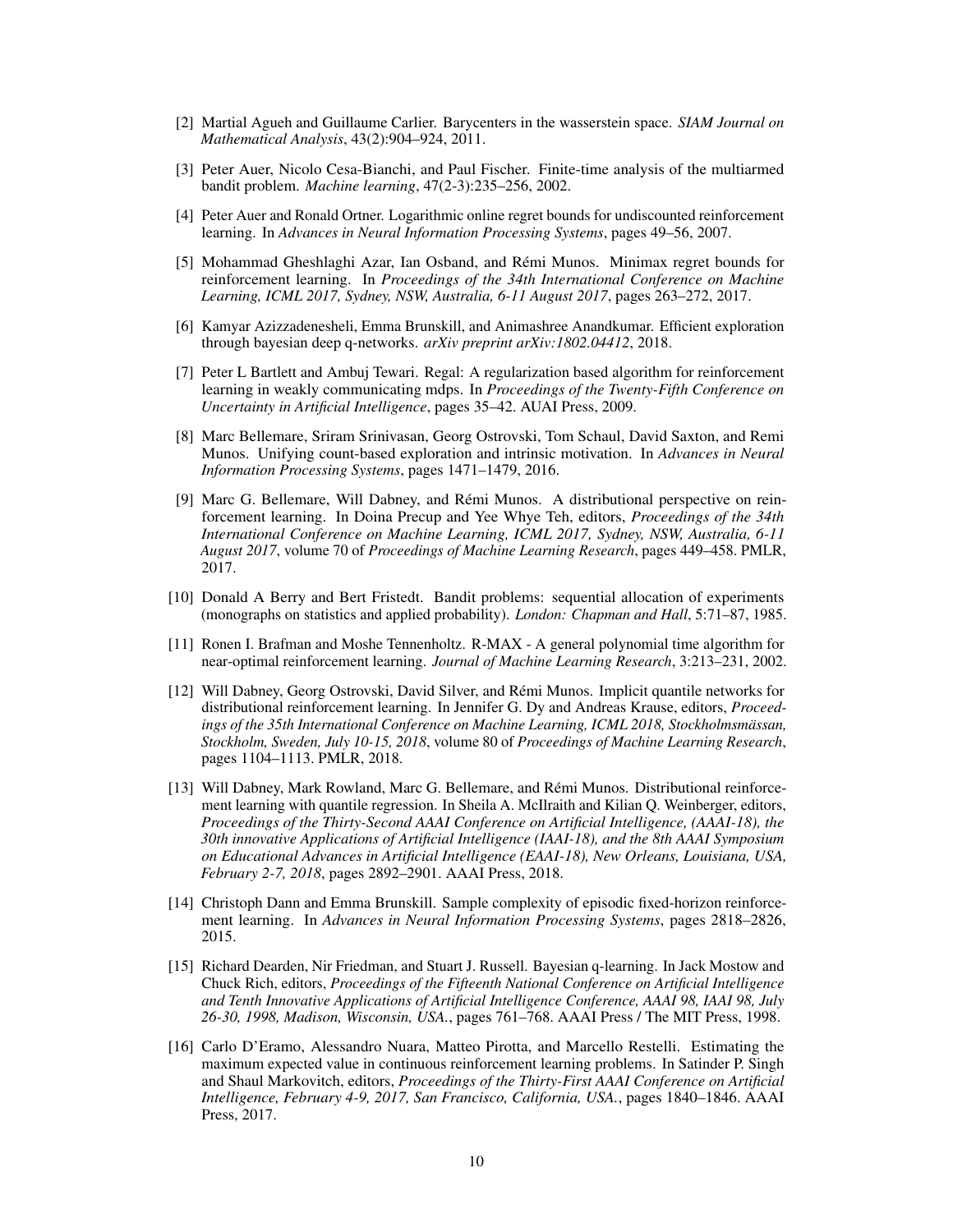- <span id="page-10-8"></span>[17] Carlo D'Eramo, Marcello Restelli, and Alessandro Nuara. Estimating maximum expected value through gaussian approximation. In Maria-Florina Balcan and Kilian Q. Weinberger, editors, *Proceedings of the 33nd International Conference on Machine Learning, ICML 2016, New York City, NY, USA, June 19-24, 2016*, volume 48 of *JMLR Workshop and Conference Proceedings*, pages 1032–1040. JMLR.org, 2016.
- [18] DC Dowson and BV Landau. The fréchet distance between multivariate normal distributions. *Journal of multivariate analysis*, 12(3):450–455, 1982.
- <span id="page-10-10"></span>[19] Ronan Fruit, Matteo Pirotta, Alessandro Lazaric, and Ronald Ortner. Efficient bias-spanconstrained exploration-exploitation in reinforcement learning. In Jennifer G. Dy and Andreas Krause, editors, *Proceedings of the 35th International Conference on Machine Learning, ICML 2018, Stockholmsmässan, Stockholm, Sweden, July 10-15, 2018*, volume 80 of *Proceedings of Machine Learning Research*, pages 1573–1581. PMLR, 2018.
- <span id="page-10-6"></span>[20] Mohammad Ghavamzadeh, Shie Mannor, Joelle Pineau, Aviv Tamar, et al. Bayesian reinforcement learning: A survey. *Foundations and Trends* ( $\widehat{R}$ ) in Machine Learning, 8(5-6):359–483, 2015.
- <span id="page-10-2"></span>[21] Thomas Jaksch, Ronald Ortner, and Peter Auer. Near-optimal regret bounds for reinforcement learning. *Journal of Machine Learning Research*, 11:1563–1600, 2010.
- <span id="page-10-12"></span>[22] Nan Jiang, Akshay Krishnamurthy, Alekh Agarwal, John Langford, and Robert E Schapire. Contextual decision processes with low bellman rank are pac-learnable. In *Proceedings of the 34th International Conference on Machine Learning-Volume 70*, pages 1704–1713. JMLR. org, 2017.
- <span id="page-10-4"></span>[23] Chi Jin, Zeyuan Allen-Zhu, Sebastien Bubeck, and Michael I Jordan. Is q-learning provably efficient? In S. Bengio, H. Wallach, H. Larochelle, K. Grauman, N. Cesa-Bianchi, and R. Garnett, editors, *Advances in Neural Information Processing Systems 31*, pages 4868–4878. Curran Associates, Inc., 2018.
- <span id="page-10-0"></span>[24] Sham Machandranath Kakade et al. *On the sample complexity of reinforcement learning*. PhD thesis, University of London London, England, 2003.
- <span id="page-10-1"></span>[25] Michael Kearns and Satinder Singh. Near-optimal reinforcement learning in polynomial time. *Machine learning*, 49(2-3):209–232, 2002.
- <span id="page-10-9"></span>[26] Sven Koenig and Reid G Simmons. Complexity analysis of real-time reinforcement learning applied to finding shortest paths in deterministic domains. Technical report, Carnegie Mellon University Pittsburgh PA School of Computer Science, 1992.
- <span id="page-10-11"></span>[27] Tor Lattimore and Marcus Hutter. Near-optimal PAC bounds for discounted mdps. *Theor. Comput. Sci.*, 558:125–143, 2014.
- <span id="page-10-7"></span>[28] Brendan O'Donoghue, Ian Osband, Remi Munos, and Vlad Mnih. The uncertainty Bellman equation and exploration. In Jennifer Dy and Andreas Krause, editors, *Proceedings of the 35th International Conference on Machine Learning*, volume 80 of *Proceedings of Machine Learning Research*, pages 3839–3848, Stockholmsmässan, Stockholm Sweden, 10–15 Jul 2018. PMLR.
- <span id="page-10-5"></span>[29] Ian Osband, John Aslanides, and Albin Cassirer. Randomized prior functions for deep reinforcement learning. In *Advances in Neural Information Processing Systems 31: Annual Conference on Neural Information Processing Systems 2018, NeurIPS 2018, 3-8 December 2018, Montréal, Canada.*, pages 8626–8638, 2018.
- <span id="page-10-3"></span>[30] Ian Osband, Charles Blundell, Alexander Pritzel, and Benjamin Van Roy. Deep exploration via bootstrapped DQN. In *Advances in Neural Information Processing Systems 29: Annual Conference on Neural Information Processing Systems 2016, December 5-10, 2016, Barcelona, Spain*, pages 4026–4034, 2016.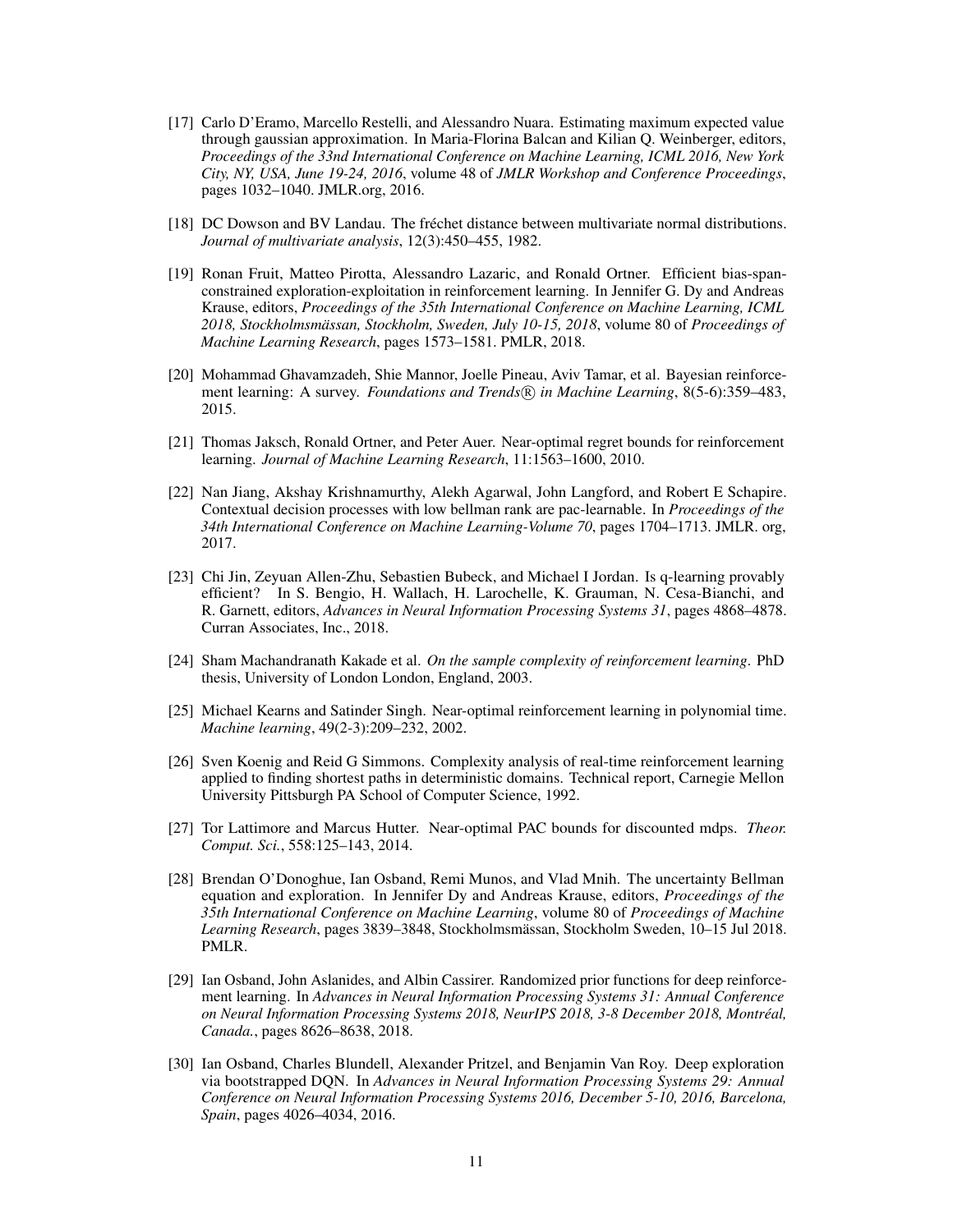- <span id="page-11-4"></span>[31] Ian Osband, Benjamin Van Roy, and Zheng Wen. Generalization and exploration via randomized value functions. In Maria-Florina Balcan and Kilian Q. Weinberger, editors, *Proceedings of the 33nd International Conference on Machine Learning, ICML 2016, New York City, NY, USA, June 19-24, 2016*, volume 48 of *JMLR Workshop and Conference Proceedings*, pages 2377–2386. JMLR.org, 2016.
- <span id="page-11-12"></span>[32] Ian Osband, Daniel Russo, and Benjamin Van Roy. (more) efficient reinforcement learning via posterior sampling. In *Advances in Neural Information Processing Systems 26: 27th Annual Conference on Neural Information Processing Systems 2013. Proceedings of a meeting held December 5-8, 2013, Lake Tahoe, Nevada, United States.*, pages 3003–3011, 2013.
- <span id="page-11-15"></span>[33] Georg Ostrovski, Marc G Bellemare, Aaron van den Oord, and Rémi Munos. Count-based exploration with neural density models. *arXiv preprint arXiv:1703.01310*, 2017.
- <span id="page-11-5"></span>[34] Aldo Pacchiano, Jack Parker-Holder, Yunhao Tang, Anna Choromanska, Krzysztof Choromanski, and Michael I. Jordan. Behavior-guided reinforcement learning. *arXiv preprint arXiv:1906.04349*, 2019.
- <span id="page-11-3"></span>[35] Jason Pazis, Ronald Parr, and Jonathan P. How. Improving PAC exploration using the median of means. In *Advances in Neural Information Processing Systems 29: Annual Conference on Neural Information Processing Systems 2016, December 5-10, 2016, Barcelona, Spain*, pages 3891–3899, 2016.
- <span id="page-11-7"></span>[36] Martin L Puterman. *Markov decision processes: discrete stochastic dynamic programming*. John Wiley & Sons, 2014.
- <span id="page-11-9"></span>[37] Mark Rowland, Marc G. Bellemare, Will Dabney, Rémi Munos, and Yee Whye Teh. An analysis of categorical distributional reinforcement learning. In Amos J. Storkey and Fernando Pérez-Cruz, editors, *International Conference on Artificial Intelligence and Statistics, AISTATS 2018, 9-11 April 2018, Playa Blanca, Lanzarote, Canary Islands, Spain*, volume 84 of *Proceedings of Machine Learning Research*, pages 29–37. PMLR, 2018.
- <span id="page-11-8"></span>[38] Gavin A Rummery and Mahesan Niranjan. *On-line Q-learning using connectionist systems*, volume 37. University of Cambridge, Department of Engineering Cambridge, England, 1994.
- <span id="page-11-1"></span>[39] Satinder P. Singh, Tommi S. Jaakkola, Michael L. Littman, and Csaba Szepesvári. Convergence results for single-step on-policy reinforcement-learning algorithms. *Machine Learning*, 38(3):287–308, 2000.
- <span id="page-11-10"></span>[40] Alexander L. Strehl, Lihong Li, and Michael L. Littman. Reinforcement learning in finite mdps: PAC analysis. *Journal of Machine Learning Research*, 10:2413–2444, 2009.
- <span id="page-11-2"></span>[41] Alexander L. Strehl, Lihong Li, Eric Wiewiora, John Langford, and Michael L. Littman. PAC model-free reinforcement learning. In *Machine Learning, Proceedings of the Twenty-Third International Conference (ICML 2006), Pittsburgh, Pennsylvania, USA, June 25-29, 2006*, pages 881–888, 2006.
- <span id="page-11-6"></span>[42] Alexander L. Strehl and Michael L. Littman. An analysis of model-based interval estimation for markov decision processes. *J. Comput. Syst. Sci.*, 74(8):1309–1331, 2008.
- <span id="page-11-0"></span>[43] Richard S Sutton and Andrew G Barto. *Reinforcement learning: An introduction*. MIT press, 2018.
- <span id="page-11-11"></span>[44] Csaba Szepesvári. Algorithms for reinforcement learning. *Synthesis lectures on artificial intelligence and machine learning*, 4(1):1–103, 2010.
- <span id="page-11-14"></span>[45] Istvan Szita and Csaba Szepesvári. Model-based reinforcement learning with nearly tight exploration complexity bounds. In *Proceedings of the 27th International Conference on Machine Learning (ICML-10), June 21-24, 2010, Haifa, Israel*, pages 1031–1038, 2010.
- <span id="page-11-13"></span>[46] Ambuj Tewari and Peter L Bartlett. Optimistic linear programming gives logarithmic regret for irreducible mdps. In *Advances in Neural Information Processing Systems*, pages 1505–1512, 2008.